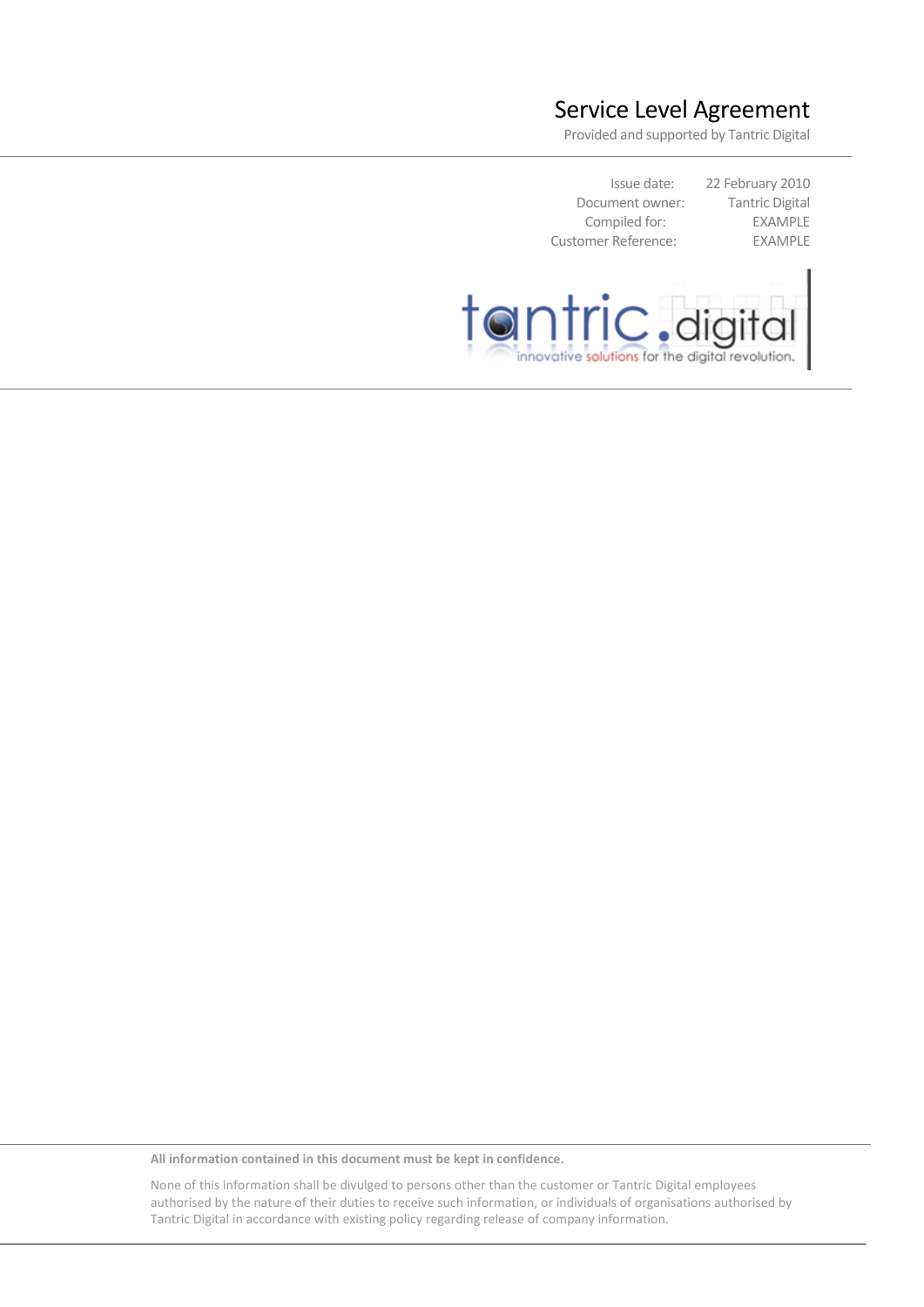### **Management Summary**

This proposal is for a Service Level Agreement (SLA) between EXAMPLE, hereby referred to as "the customer" and Tantric Digital cc hereinafter referred to as "Tantric" or "Tantric Digital". Tantric Digital will configure the clients existing network infrastructure in order to provide a superior level of support and maintenance.

Three levels of the SLA's are offered as a basis for the customized contract, Bronze, Gold and Platinum.

- The proposal addresses the following: The Service Level Agreement.
	- General maintenance and upkeep of workstation and network servers
	- Remote access for remote support both for the server and workstations.
	- Backup Support and Monitoring.
	- Centralized Antivirus Software.
	- Hosting and email.

# **Project Scope**

### **The Service Level Agreement**

Tantric Digital's SLA's are tailored for optimum efficiency for our customers. The SLA objectives are threefold:

- 1) To create a supportive environment ensuring that the company's network, servers and workstations are in optimal working condition.
- 2) Provide a cost effective maintenance contract between the customer and Tantric Digital.
- 3) Ensure that the network is protected from viruses, spyware, malicious or unintentional damage.

Tantric offers the customer the opportunity to include business essential software integrated into the SLA however the extras may be purchased outright.

Our **Bronze** SLA includes:

- Support in 1-5 days turn around.
- Unlimited onsite support.
- Unlimited remote support.
- Backup Facility and Monitoring subject to the customer's requirements.
- Proactive server monitoring.
- The swap out of Field Replaceable Units (FRU) which includes power supplies, network adaptors, keyboards and mice providing the FRU were not damaged maliciously, by liquids or by power surge or fluctuations.
- After hours and server work charged at R300ph

#### Our **Gold** SLA includes:

- Next day business support.
- Unlimited onsite support.
- Unlimited remote support.
- Backup Facility and Monitoring subject to the customer's requirements.
- Proactive server monitoring.
- The swap out of Field Replaceable Units (FRU) which includes power supplies, network adaptors, keyboards and mice providing the FRU were not damaged maliciously, by liquids or by power surge or fluctuations.
- After hours and server work charged at R200ph

#### Our **Platinum** SLA includes:

- Same day business support.
- Unlimited onsite support.
- Unlimited remote support.
- Backup Facility and Monitoring subject to the customer's requirements.
- Proactive server monitoring.
- The swap out of Field Replaceable Units (FRU) which includes power supplies, network adaptors, keyboards and mice providing the FRU were not damaged maliciously, by liquids or by power surge or fluctuations.
- After hours and server work charged at R150ph

#### **Server and Workstation Support and Remote Access**

Remote access, as described below, is Tantric's primary way of resolving any problems on the network. In the event of remote access being unable to resolve the problem, a technician will be scheduled for onsite support. In the event of an emergency a technician will be dispatched with approx 1-4 hours.

Through our experience in remote support we can confidently say that most problems can be resolved remotely. Problems such as faulty hardware, lightning / power surge and any other physical damaged will require onsite support.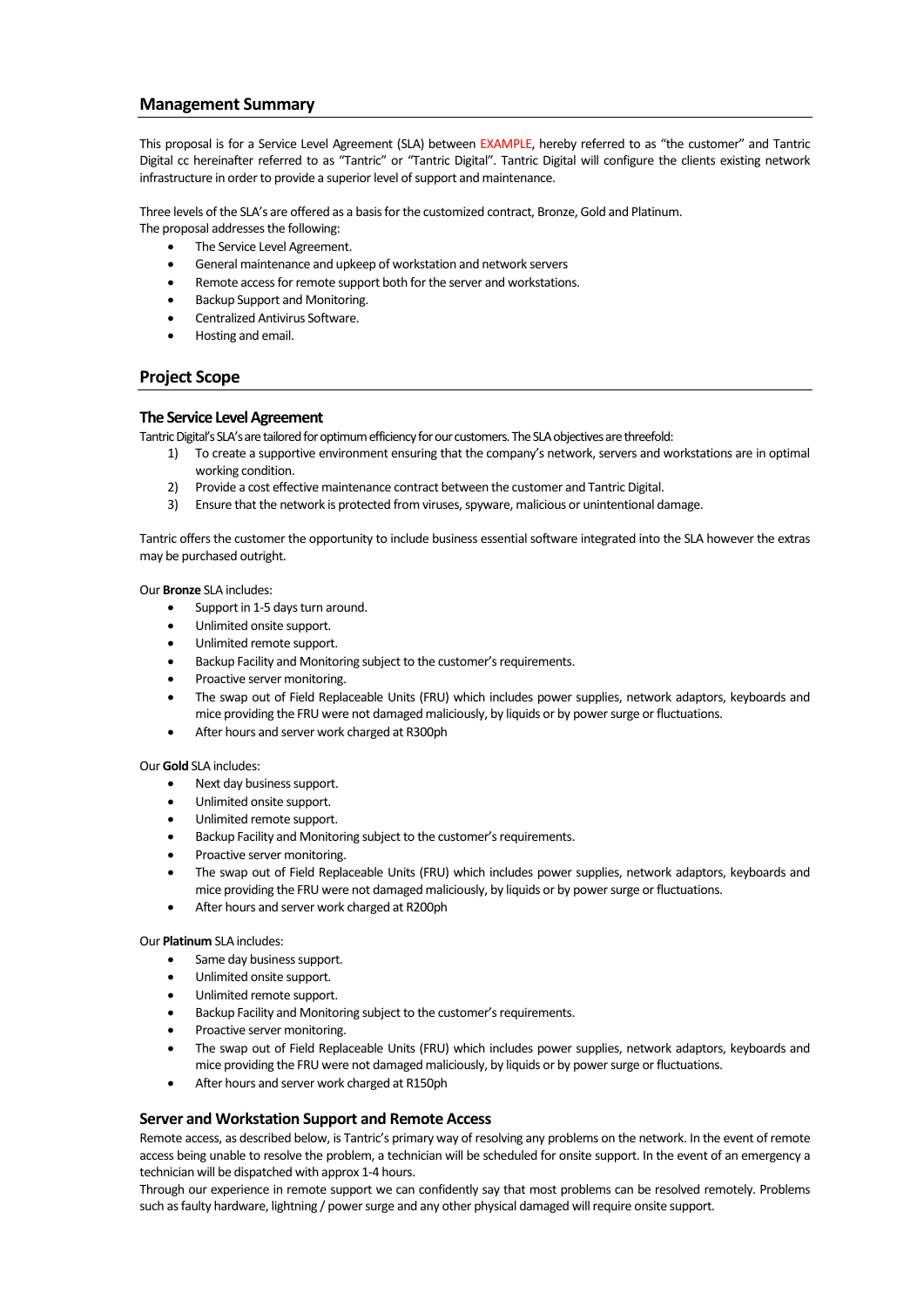Tantric Digital may access your network through the following applications:

- Secure Remote Desktop
- VPN
- Citrix GoToAssist / Teamviewer

These applications will be configured on the server and desktop computers. This will allow Tantric to offer a more effective turn around service and any problems can be resolved quickly and efficiently.

### **Server Backup and Monitoring**

Tantric Digital will evaluate the business' current backup needs and suggest a proven solution to ensure that your servers are backed up to an external source. The software will also send out an email notification to the Tantric helpdesk to verify the backup jobs are completed successfully.

To ensure the maximum amount of up time on the customer's network, Tantric will regularly receive logs and reports of server performance and /or any pending issues. We will logon to the customers' servers to ensure that all the desktop computers are up to date and protected.

Tantric Digital has three facilities to backup your data:

- 1) Single Drive Backup and Monitoring.
- 2) Network Attached Storage Device and monitoring.
- 3) Remote Backup facilities whereby all of the company data is backed up in a secure data bank located in Sandton.

### **Antivirus and Firewall**

To ensure maximum security against malicious virus, malware or spyware attacks. Tantric recommends ESET NOD32 Business Protection Suite or Trend Business Security Suite. The business editions are a centrally managed antivirus and firewall server that automatically downloads and deploys updates to all desktop computers on the network.

### **Hosting, Email and Internet Connectivity**

Tantric Digital recommends using its preferred supplier server infrastructure for email, hosting and internet connectivity, this will allow Tantric resolve email and internet problems more efficiently.

# **Tantric Digital SLA Pricing Matrix**

#### $\Box$  Bronze Level SLA –  $2/4D$

| <b>Quantity and Description</b>                                   | Amount    |
|-------------------------------------------------------------------|-----------|
| Less than 10 Bronze Workstations / Notebooks / Windows Servers    | R 1250.00 |
|                                                                   |           |
| Between 10 - 20 Bronze Workstations / Notebooks / Windows Servers | R 1750 00 |
|                                                                   |           |
| Between 20-50 Bronze Workstations / Notebooks / Windows Servers   | R 3000 00 |
|                                                                   |           |
| More than 50 Bronze Workstations / Notebooks / Windows Servers    |           |

# **Gold Level SLA - NBD**

| <b>Quantity and Description</b>                                 | Amount     |
|-----------------------------------------------------------------|------------|
| Less than 10 Gold Workstations / Notebooks / Windows Servers    | R 2850.00  |
|                                                                 |            |
| Between 10 - 20 Gold Workstations / Notebooks / Windows Servers | R 3850.00  |
|                                                                 |            |
| Between 20-50 Gold Workstations / Notebooks / Windows Servers   | -8 6000 00 |
|                                                                 |            |
| More than 50 Gold Workstations / Notebooks / Windows Servers    | R12000.00  |

#### **Plantinum Level SLA - SBD**

| <b>Quantity and Description</b>                                 |            |
|-----------------------------------------------------------------|------------|
| Less than 10 Gold Workstations / Notebooks / Windows Servers    | -8 5000 00 |
|                                                                 |            |
| Between 10 - 20 Gold Workstations / Notebooks / Windows Servers | -8 6270.00 |
|                                                                 |            |
| Between 20-50 Gold Workstations / Notebooks / Windows Servers   | R 9000 OC  |
|                                                                 |            |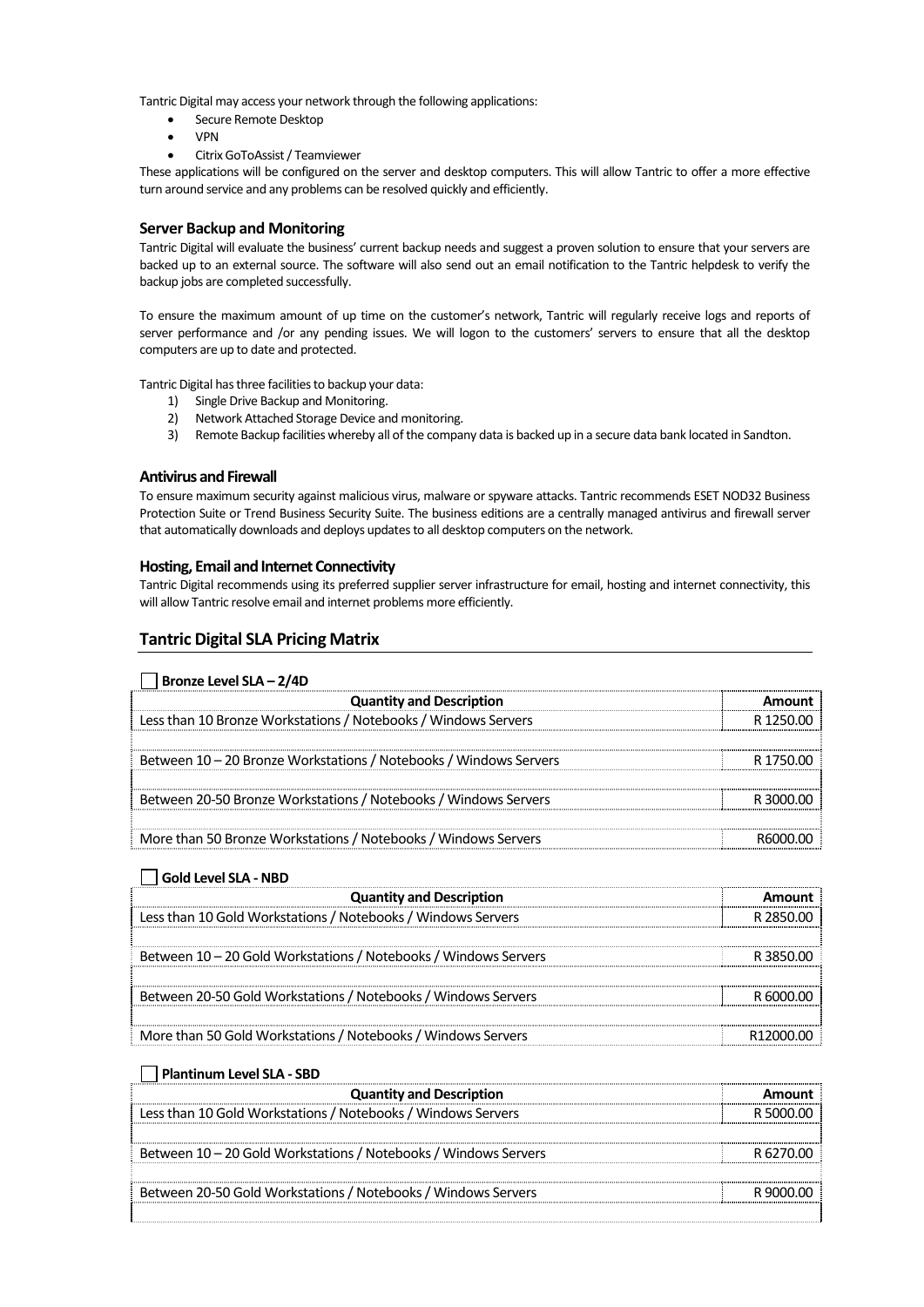| More than 50 Gold Workstations / Notebooks / Windows Servers | R25000.00 |
|--------------------------------------------------------------|-----------|

### **Combined Totals**

| Service Level Agreement per month |                          |  |
|-----------------------------------|--------------------------|--|
| Initial Costing                   |                          |  |
|                                   | Total                    |  |
|                                   | <b>Grand Total Incl.</b> |  |

### Terms & Conditions

- 1. Telephonic support from 7:30am 5pm Weekdays
- 2. 24 hour emergencies.
- 3. Onsite support from 8am 5pm weekdays
- 4. Remote Support 8am 5pm Weekdays
- 5. This proposal will be from a month to month basis with 30 day notice for cancellation.
- 6. The initial setup fee will be equal to the monthly cost of the SLA.

# PLEASE NOTE THE FOLLOWING

Check that all information is correct and clearly legible, as Tantric Digital cc cannot be held responsible for incorrect information.



8 Smyly Road Tel: 011 818 3359 Selection Park Fax: 086 607 3055